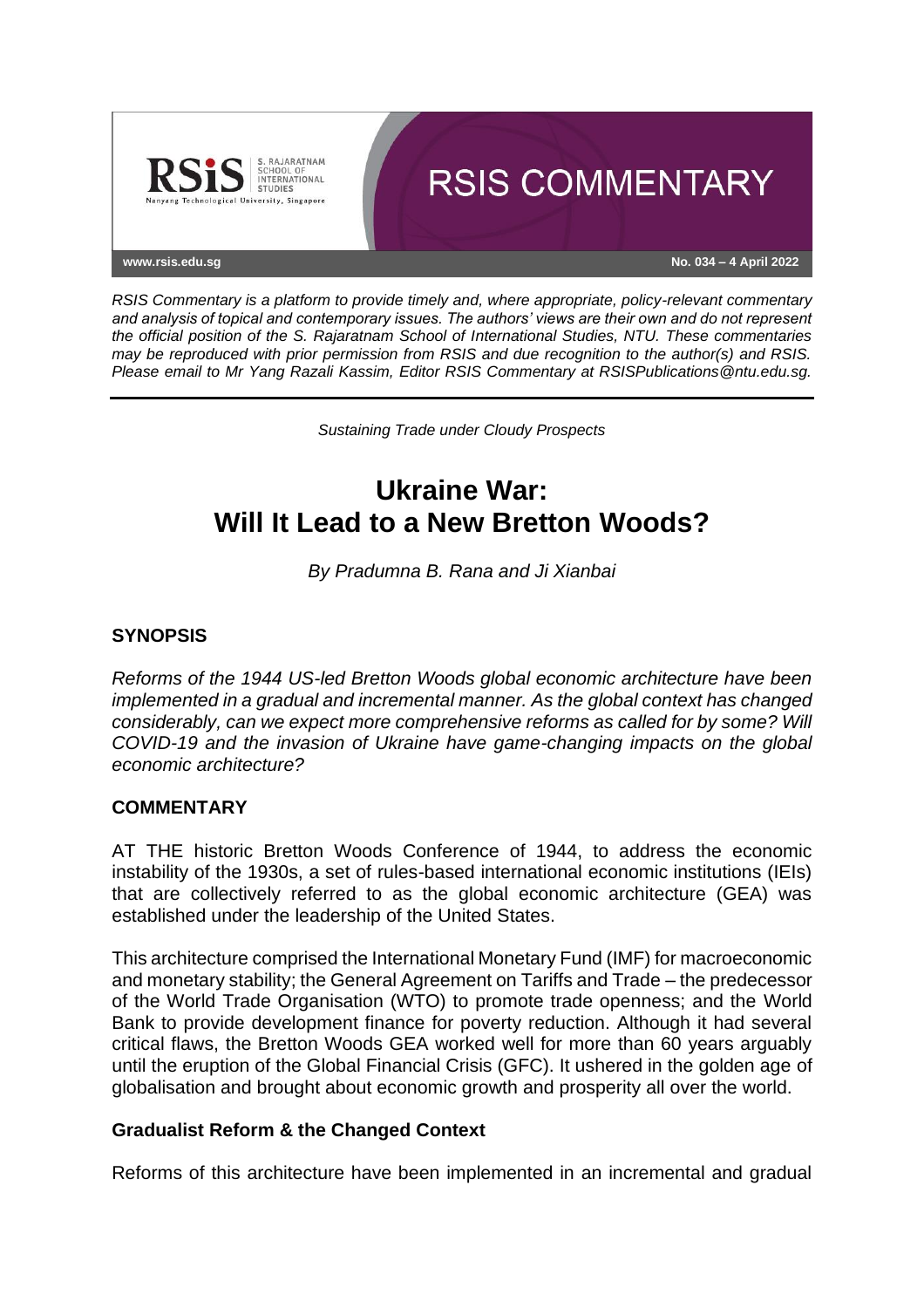manner. These comprise (i) the establishment of the G7 in 1975 and its upgradation to the G20 summit in the aftermath of the GFC; (ii) a shift to a floating system of exchange rates in 1973 after the collapse of the pegged rates of the Bretton Woods monetary arrangement; (iii) the establishment of the Financial Stability Forum and its upgrading to the Financial Stability Board after the GFC; and (iv) the transitioning from GATT to the WTO in 1995.

More recently, the context in which the global IEIs operate has changed in two important ways. First, the unipolar world with the US as the sole superpower has become multi-polar where economic and political power has shifted to some extent to the dynamic emerging markets, particularly those in Asia such as China and India. These emerging markets have sought a greater voice in the operation of the IEIs. But the major Western shareholders remain antipathetic to the required changes in rules and policies.

Second, during the Bretton Woods era, policymakers were wary of uncontrolled finance and had imposed restrictions on cross-border flows of capital. In the 1990s, under the so-called Washington Consensus, countries around the world deregulated their capital accounts. Over time, this has produced highly integrated global financial markets and capital flows that have dwarfed the regulatory capacity and operations of IEIs.

With financial globalisation, a new type of crisis associated with large capital inflows and their sudden reversals have become more frequent occurring every 10 to 12 years. In addition to instability, financial globalisation has also led to intra- and intercountry income inequality.

## **Calls for Big Bang Reforms: Bretton Woods 2.0?**

Calls have, therefore, been made for a comprehensive reform of the Bretton Woods GEA. In the post-GFC period, a number of academics and politicians had called for a New Bretton Woods (NBW), a wider and more comprehensive reform of the GEA.

These had included Professor Joseph Stiglitz and politicians like Nicholas Sarkozy and Gordon Brown. The then central bank governor of China, Zhou Xiaochuan, had also made a pitch for a new international reserve asset to replace the US dollar and its hegemony.

The calls for a NBW fizzled out at the interregnum stage because the recovery from the GFC turned out to be faster than expected and the world experienced a Great Recession rather than the originally expected repeat of the Great Depression of the 1930s. This led to complacency and dilution of reform proposals.

Similar calls for comprehensive reforms of the Bretton Wood GEA have been made in the wake of the COVID-19 pandemic which has led to the worst global economic downturn since the Great Depression. According to the latest IMF estimate, world output shrank by 3.1% in 2020 as compared to 0.1% in 2009.

[Gallaghar and Kozul-Wright](https://www.aljazeera.com/opinions/2022/2/21/it-is-time-for-a-new-bretton-woods-moment) have noted that inequality, indebtedness, and insufficient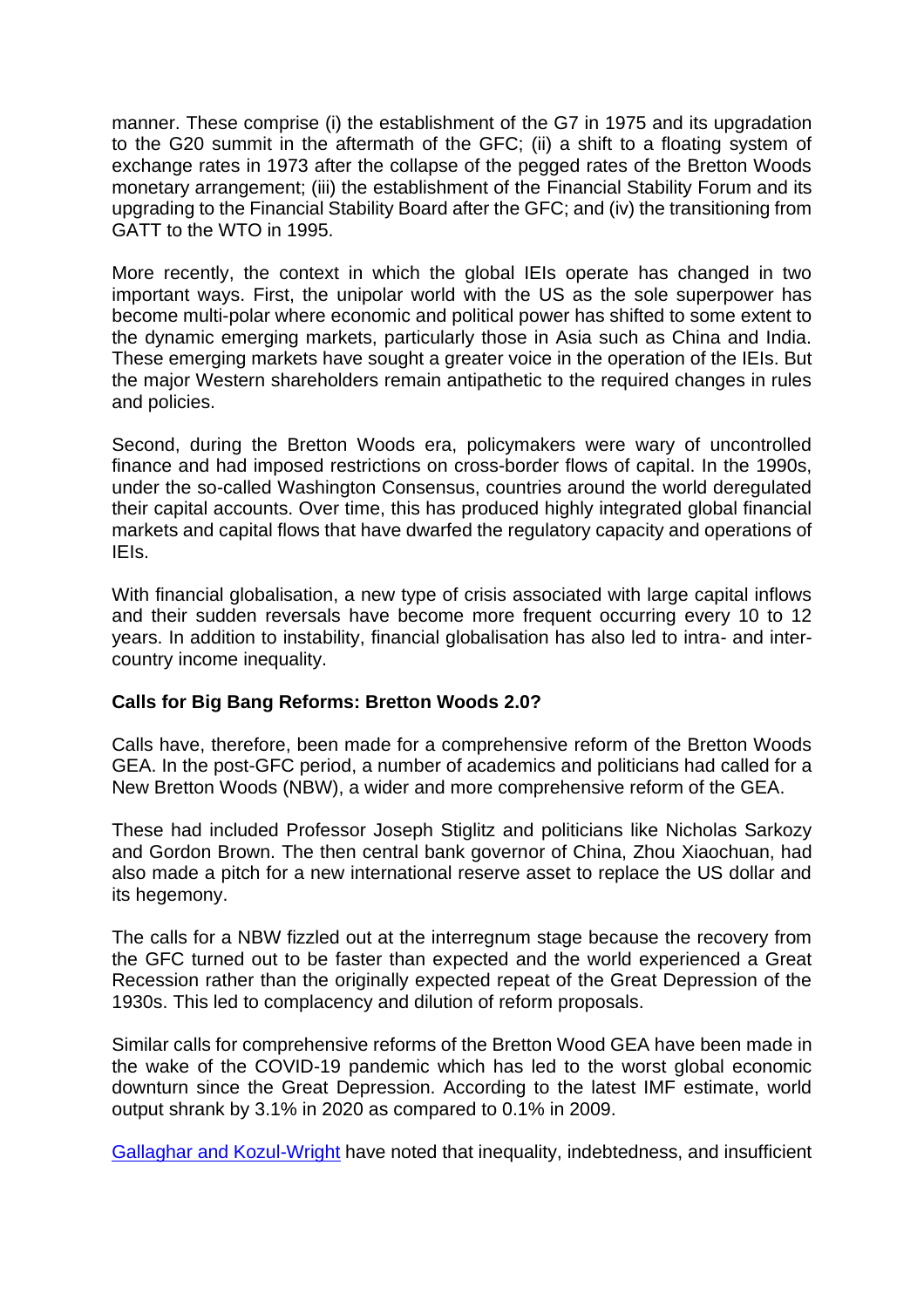productive investments have become the new normal and called for a renewed multilateral order. Tinkering with existing rules cannot provide the way out.

[Vines](https://www.eastasiaforum.org/2020/11/15/asias-stake-in-global-cooperation-through-the-g20/) argues that the world now faces two choices (i) revisit the direction of the mid-1940s when ruled based GEA were established or (ii) return to the path of the 1930s when weak cooperation led to an economic depression and eventually a world war. He adds that the crises of this century proves that there is an urgent need for fundamental reform by learning lessons from history.

What lessons can be learned from COVID-19 and the invasion of Ukraine? Will they be game-changing events and lead to the overhaul of the global economic architecture? If so, how?

#### **Going Forward**

Looking forward, will the calls for Big Bang reform of the Bretton Woods GEA be realised any time soon? Probably, not. This is because with the recent rise in nationalism and populism worldwide and the on-going conflict between the US and China and the Russia-Ukraine War, the political will to spur global cooperation and coordination is weak and risk of yet another East-West divide reminiscent of the Cold War era world order is genuine.

Under former President Trump, the US had embraced the "America First" policy and protectionism pivoting away from multilateralism of the past to "unilateralism" and "bilateralism". President Biden is supportive of multilateralism but still many of the tariffs that were imposed on about 20% of total imports of the US remain.

Similarly, European countries had initiated policy actions to protect their economies especially from rising inflows of migrant workers from the Middle East. Countries around the world also retaliated and became more inward-looking. Although it remains an export powerhouse, China has also stressed the importance of domestic market when it rolled out the "dual circulation" policy paradigm. Since 2020, India has also adopted a more self-reliant policy.

Rising nationalism and growing emphasis on economic security have dimmed the environment for global cooperation. Countries are preferring to "go it alone" rather than cooperate with others. Weak political will is the main reason why the G20 has failed to craft a coordinated global response to the unprecedented COVID-19 pandemic. In the medium-term, therefore, reforms of the Bretton Woods GEA are expected to be incremental and gradual rather than Big Bang.

The key focus of reforms should be to provide global public goods in a shared manner by promoting complementarity between global and regional IEIs that have been recently established. The centralised Bretton Woods GEA is gradually moving towards a decentralising GEA with the co-existence of "senior" global IEIs and a plethora of new regional institutions.

The world could be in for a turning point in the wake of the Ukraine War. How the seachange will emerge remains to be seen.